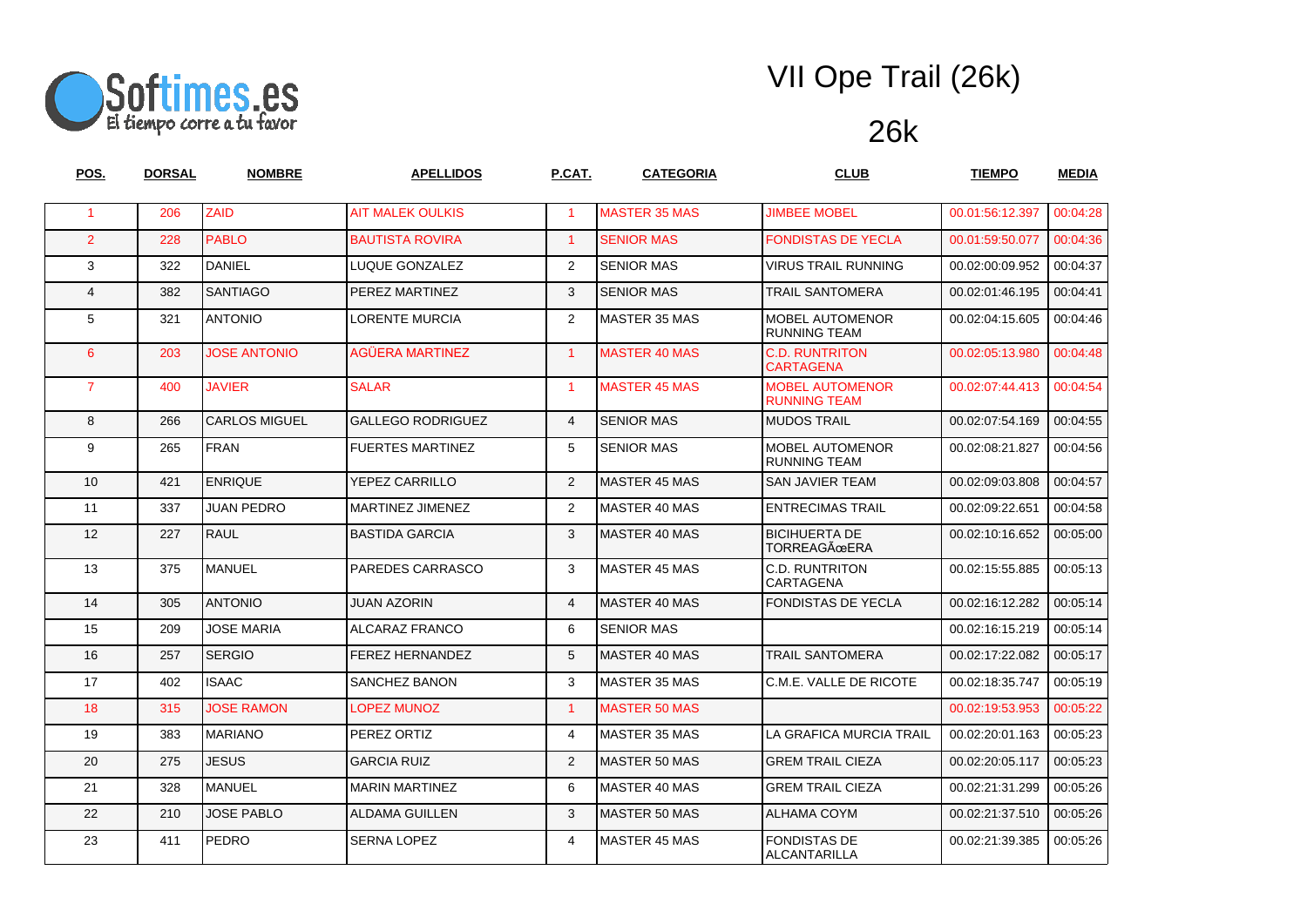

| 24 | 222 | <b>JOSE</b>             | <b>ASENSIO GARCIA</b>    | 5                    | MASTER 35 MAS        | <b>C.D. RUNTRITON</b><br><b>CARTAGENA</b>     | 00.02:21:43.651 | 00:05:27 |
|----|-----|-------------------------|--------------------------|----------------------|----------------------|-----------------------------------------------|-----------------|----------|
| 25 | 235 | <b>DIEGO</b>            | CANOVAS ZABALA           | 5                    | <b>MASTER 45 MAS</b> | <b>LA VENTANICA</b>                           | 00.02:21:46.900 | 00:05:27 |
| 26 | 356 | <b>FERNANDO</b>         | <b>MOLES TORRES</b>      | $\overline{7}$       | <b>MASTER 40 MAS</b> | <b>RAJAOS RUNNERS</b>                         | 00.02:22:03.520 | 00:05:27 |
| 27 | 419 | JOSE ARTURO             | <b>VIDAL POVEDA</b>      | $\overline{7}$       | <b>SENIOR MAS</b>    | <b>FLAMA TRAIL</b>                            | 00.02:22:09.763 | 00:05:28 |
| 28 | 360 | JESUS                   | <b>MOLINA LOPEZ</b>      | 6                    | <b>MASTER 45 MAS</b> | <b>CLUB KAMPAMENTO BASE</b>                   | 00.02:22:44.956 | 00:05:29 |
| 29 | 366 | <b>FRANCISCO JAVIER</b> | <b>MUNOZ BANO</b>        | 6                    | <b>MASTER 35 MAS</b> | <b>COSTERA SUR TRAIL PAN</b><br><b>MORENO</b> | 00.02:22:51.393 | 00:05:29 |
| 30 | 416 | ALFREDO                 | <b>TITOS GIL</b>         | 8                    | MASTER 40 MAS        |                                               | 00.02:23:26.115 | 00:05:31 |
| 31 | 427 | <b>ANA</b>              | <b>CANOVAS GARCIA</b>    | $\overline{1}$       | <b>MASTER 35 FEM</b> |                                               | 00.02:23:54.613 | 00:05:32 |
| 32 | 288 | <b>JUAN CARLOS</b>      | <b>GONZALEZ RUBIO</b>    | $\overline{7}$       | <b>MASTER 45 MAS</b> | <b>COSTERA SUR TRAIL PAN</b><br><b>MORENO</b> | 00.02:23:56.891 | 00:05:32 |
| 33 | 340 | <b>JOSE</b>             | MARTINEZ MARTINEZ        | $\overline{4}$       | MASTER 50 MAS        | <b>BICIHUERTA DE</b><br><b>TORREAGÜERA</b>    | 00.02:23:59.358 | 00:05:32 |
| 34 | 412 | <b>PEDRO</b>            | SORIANO ANDRADA          | 9                    | <b>MASTER 40 MAS</b> | <b>TRAIL SANTOMERA</b>                        | 00.02:26:32.290 | 00:05:38 |
| 35 | 408 | <b>FRANCISCO</b>        | SANCHEZ VILLALBA         | $\overline{7}$       | <b>MASTER 35 MAS</b> |                                               | 00.02:28:25.324 | 00:05:42 |
| 36 | 326 | NOE.                    | <b>MARCO ORTUNO</b>      | 8                    | <b>SENIOR MAS</b>    | <b>FONDISTAS DE YECLA</b>                     | 00.02:28:29.571 | 00:05:42 |
| 37 | 342 | JOSE ANTONIO            | <b>MARTINEZ MESEGUER</b> | 8                    | <b>MASTER 45 MAS</b> | LOS LEONES DEL TRAIL                          | 00.02:28:59.774 | 00:05:43 |
| 38 | 290 | <b>SALVADOR</b>         | <b>GUIRAO BERNAL</b>     | 10                   | MASTER 40 MAS        | SPOR-TI                                       | 00.02:29:03.741 | 00:05:43 |
| 39 | 251 | <b>IRMA LORENA</b>      | <b>DUCHI GOMEZ</b>       | 2                    | <b>MASTER 35 FEM</b> | <b>LOS LEONES DEL TRAIL</b>                   | 00.02:30:22.686 | 00:05:47 |
| 40 | 292 | <b>LOURDES</b>          | <b>HEREDIA LOPEZ</b>     | $\blacktriangleleft$ | <b>MASTER 45 FEM</b> | <b>MOBEL AUTOMENOR</b><br><b>RUNNING TEAM</b> | 00.02:30:24.393 | 00:05:47 |
| 41 | 364 | <b>MANUEL DAVID</b>     | <b>MORENO GARCIA</b>     | 11                   | MASTER 40 MAS        |                                               | 00.02:30:34.595 | 00:05:47 |
| 42 | 355 | <b>JOSE CARLOS</b>      | MOLERO LOPEZ             | 8                    | <b>MASTER 35 MAS</b> | C.D. TADER MOLINA                             | 00.02:30:56.106 | 00:05:48 |
| 43 | 220 | <b>MARIANO</b>          | ARGUDO RAMIREZ           | 12                   | <b>MASTER 40 MAS</b> | <b>CLUB KAMPAMENTO BASE</b>                   | 00.02:31:29.480 | 00:05:49 |
| 44 | 311 | <b>RUBEN</b>            | LOPEZ CORBALAN           | 13                   | MASTER 40 MAS        | A.D. LLANO DE BRUJAS                          | 00.02:31:41.040 | 00:05:50 |
| 45 | 341 | <b>ROBER</b>            | <b>MARTINEZ MENOR</b>    | 9                    | <b>MASTER 35 MAS</b> | <b>TRIVICI TEAM</b>                           | 00.02:33:18.868 | 00:05:53 |
| 46 | 316 | <b>JOSE ANTONIO</b>     | LOPEZ NAVARRO            | $\overline{1}$       | <b>MASTER 55 MAS</b> |                                               | 00.02:33:26.522 | 00:05:54 |
| 47 | 332 | <b>CESAR</b>            | MARTINEZ                 | 9                    | <b>SENIOR MAS</b>    |                                               | 00.02:34:18.858 | 00:05:56 |
| 48 | 263 | <b>JUAN JOSE</b>        | FLORIANO ANDRADA         | 14                   | MASTER 40 MAS        | <b>COSTERA SUR TRAIL PAN</b><br><b>MORENO</b> | 00.02:35:51.332 | 00:05:59 |
|    |     |                         |                          |                      |                      |                                               |                 |          |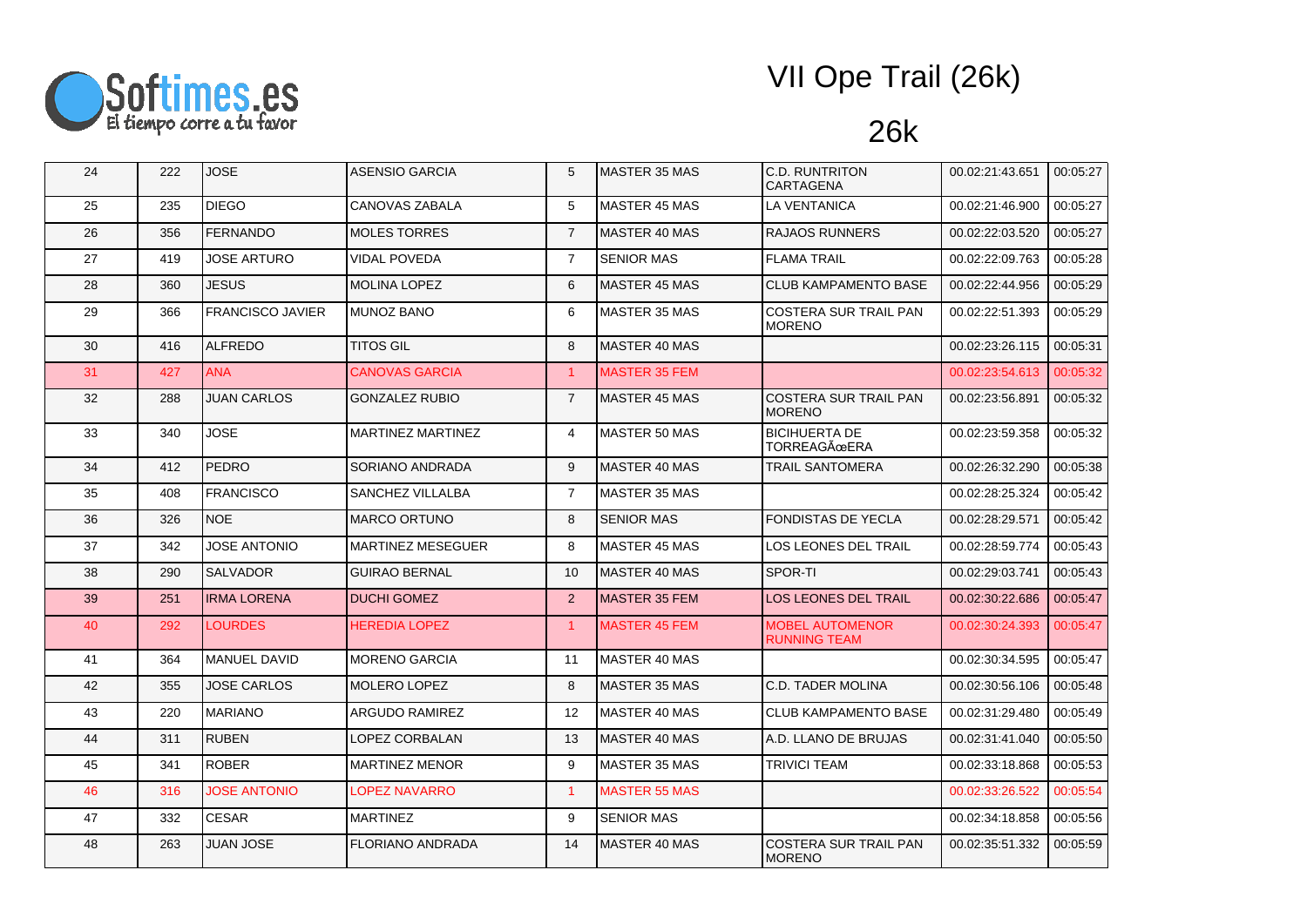

| 49 | 425 | <b>AVELINO</b>          | <b>GUARDIOLA GABARDON</b> | 10                   | MASTER 35 MAS        | FEDEROCTICO AVELINO                           | 00.02:35:56.331 | 00:05:59 |
|----|-----|-------------------------|---------------------------|----------------------|----------------------|-----------------------------------------------|-----------------|----------|
| 50 | 202 | <b>JOSE</b>             | <b>ABELLEIRA SOUTO</b>    | $\blacktriangleleft$ | <b>MASTER 60 MAS</b> | <b>TRAIL SANTOMERA</b>                        | 00.02:36:03.762 | 00:06:00 |
| 51 | 391 | <b>MARTIN</b>           | RODRIGUEZ NAVARRO         | 11                   | MASTER 35 MAS        | LOS LEONES DEL TRAIL                          | 00.02:37:45.627 | 00:06:04 |
| 52 | 414 | <b>FRANCISCO JAVIER</b> | SORIANO PUCHE             | 15                   | MASTER 40 MAS        | <b>FONDISTAS DE YECLA</b>                     | 00.02:38:02.106 | 00:06:04 |
| 53 | 357 | JULIAN                  | <b>MOLINA</b>             | 10                   | <b>SENIOR MAS</b>    | PANTUX TEAM                                   | 00.02:38:07.417 | 00:06:04 |
| 54 | 386 | <b>JOSE ANTONIO</b>     | PINERA JIMENEZ            | 12                   | <b>MASTER 35 MAS</b> | DEMONIOS DE LA MONTANA<br><b>TRAIL CLUB</b>   | 00.02:38:15.499 | 00:06:05 |
| 55 | 312 | <b>MARIOLA</b>          | <b>LOPEZ GARCIA</b>       | 3                    | MASTER 35 FEM        | <b>MOUNTAIN NOROESTE</b>                      | 00.02:38:41.949 | 00:06:06 |
| 56 | 256 | <b>CARMEN</b>           | EVANGELISTA ZAMORA        | $\overline{1}$       | <b>MASTER 40 FEM</b> | <b>MOBEL AUTOMENOR</b><br><b>RUNNING TEAM</b> | 00.02:38:51.992 | 00:06:06 |
| 57 | 418 | PEDRO ANTONIO           | <b>VIDAL FERNANDEZ</b>    | 16                   | MASTER 40 MAS        | C. D. OPE ARCHENA                             | 00.02:38:56.739 | 00:06:06 |
| 58 | 320 | DAVID                   | LOPEZ-ASTILLEROS GUTIERRE | 11                   | <b>SENIOR MAS</b>    |                                               | 00.02:38:58.850 | 00:06:06 |
| 59 | 234 | <b>ANTONIO</b>          | <b>CANOVAS PERELLON</b>   | 13                   | <b>MASTER 35 MAS</b> | C.A. MANDARACHE<br>CARTAGENA                  | 00.02:39:34.048 | 00:06:08 |
| 60 | 372 | <b>FATIMA</b>           | ORTEGA CANO               | $\overline{1}$       | <b>SENIOR FEM</b>    |                                               | 00.02:39:54.810 | 00:06:09 |
| 61 | 254 | <b>EDUARDO</b>          | <b>ESCOLAR SAURA</b>      | 2                    | <b>MASTER 55 MAS</b> | <b>C.D. RUNTRITON</b><br><b>CARTAGENA</b>     | 00.02:41:45.649 | 00:06:13 |
| 62 | 344 | ANGEL                   | <b>MARTINEZ SANCHEZ</b>   | 2                    | MASTER 60 MAS        | <b>MURCIA CHALLENGE</b>                       | 00.02:42:23.178 | 00:06:14 |
| 63 | 284 | <b>FRANCISCO</b>        | <b>GOMEZ QUIJADA</b>      | 17                   | MASTER 40 MAS        | <b>COPIA T</b>                                | 00.02:42:46.213 | 00:06:15 |
| 64 | 406 | <b>ESTHER</b>           | SANCHEZ PEREZ             | 2                    | <b>MASTER 45 FEM</b> | <b>CLUB KAMPAMENTO BASE</b>                   | 00.02:42:58.505 | 00:06:16 |
| 65 | 345 | <b>JESUS</b>            | MARTINEZ TORREBLANCA      | 9                    | MASTER 45 MAS        | LA CUEVA DEL OSO                              | 00.02:44:25.784 | 00:06:19 |
| 66 | 370 | RAUL                    | NOGUERA GALLEGO           | 14                   | <b>MASTER 35 MAS</b> | MURSAH SHISHA TRAIL<br><b>CLUB</b>            | 00.02:44:56.618 | 00:06:20 |
| 67 | 317 | LUIS                    | LOPEZ PINTADO             | 18                   | MASTER 40 MAS        | MURSAH SHISHA TRAIL<br><b>CLUB</b>            | 00.02:45:20.325 | 00:06:21 |
| 68 | 428 | <b>ANTONNIO JOSE</b>    | NICOLAS SANCHEZ           | 5                    | MASTER 50 MAS        | ACHOQUEBUENO                                  | 00.02:45:26.774 | 00:06:21 |
| 69 | 221 | MANUEL                  | AROCA LOPEZ               | 6                    | <b>MASTER 50 MAS</b> | <b>GREM TRAIL CIEZA</b>                       | 00.02:45:39.754 | 00:06:22 |
| 70 | 233 | <b>JUAN DAVID</b>       | <b>CANO CARRILLO</b>      | 19                   | MASTER 40 MAS        | PORTAZGO TRAIL                                | 00.02:45:48.732 | 00:06:22 |
| 71 | 205 | <b>JOSE LUIS</b>        | AGUILERA HURTADO          | 15                   | <b>MASTER 35 MAS</b> | <b>GREM TRAIL CIEZA</b>                       | 00.02:45:55.252 | 00:06:22 |
| 72 | 281 | <b>JESUS</b>            | <b>GOMEZ CAMPOY</b>       | 10                   | <b>MASTER 45 MAS</b> | <b>TRIATLON ARCHENA TRAIL</b>                 | 00.02:46:11.197 | 00:06:23 |
| 73 | 333 | <b>JOSE ANTONIO</b>     | <b>MARTINEZ ASIS</b>      | 3                    | MASTER 60 MAS        | GR-2012                                       | 00.02:46:13.555 | 00:06:23 |
|    |     |                         |                           |                      |                      |                                               |                 |          |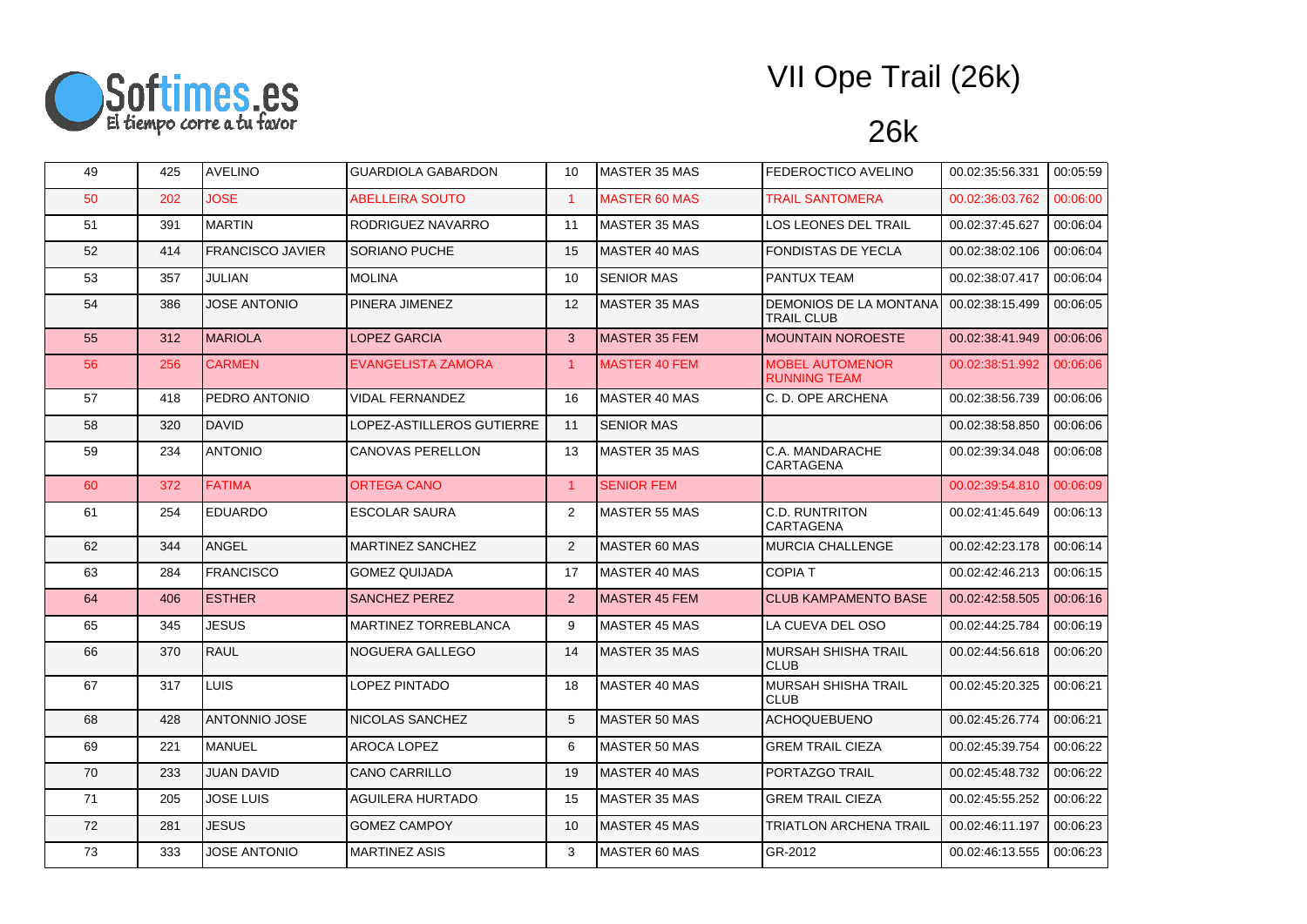

| 74 | 242 | <b>DOMINGO</b>        | <b>CONESA GALLEGO</b>     | $\overline{7}$ | <b>MASTER 50 MAS</b> | ONE ADVANCED CLINIC                                 | 00.02:46:34.091 | 00:06:24 |
|----|-----|-----------------------|---------------------------|----------------|----------------------|-----------------------------------------------------|-----------------|----------|
| 75 | 201 | <b>JUAN MANUEL</b>    | ABELLAN CONTRERAS         | 20             | <b>MASTER 40 MAS</b> | DEMONIOS DE LA MONTANA<br><b>TRAIL CLUB</b>         | 00.02:47:03.790 | 00:06:25 |
| 76 | 399 | <b>JUAN FRANCISCO</b> | <b>RUIZ SANCHEZ</b>       | 12             | <b>SENIOR MAS</b>    | <b>COMO CHOTAS TRAIL</b><br><b>GRUPO HINNENI</b>    | 00.02:47:36.396 | 00:06:26 |
| 77 | 282 | <b>JESUS</b>          | <b>GOMEZ ESCRIBANO</b>    | 8              | <b>MASTER 50 MAS</b> | RANEROCORRE TRAIL<br><b>TEAM</b>                    | 00.02:47:38.836 | 00:06:26 |
| 78 | 215 | <b>JOAQUIN</b>        | <b>AMAT PINAR</b>         | 11             | <b>MASTER 45 MAS</b> | RANEROCORRE TRAIL<br><b>TEAM</b>                    | 00.02:48:20.591 | 00:06:28 |
| 79 | 302 | <b>ENRIQUE</b>        | <b>INGLES CAZORLA</b>     | 3              | <b>MASTER 55 MAS</b> |                                                     | 00.02:49:09.179 | 00:06:30 |
| 80 | 313 | DANIEL                | LOPEZ LOPEZ               | 13             | <b>SENIOR MAS</b>    | C.M.E. VALLE DE RICOTE                              | 00.02:49:38.243 | 00:06:31 |
| 81 | 374 | <b>FELIPE</b>         | PALAZON PALAZON           | 12             | <b>MASTER 45 MAS</b> | <b>CLUB KAMPAMENTO BASE</b>                         | 00.02:49:57.949 | 00:06:32 |
| 82 | 245 | <b>RAIMUNDO</b>       | <b>CORTES CASTRO</b>      | 13             | <b>MASTER 45 MAS</b> | <b>DEMECASAS PASICO A</b><br><b>PASICO ORIHUELA</b> | 00.02:50:05.123 | 00:06:32 |
| 83 | 274 | <b>FLORIAN</b>        | <b>GARCIA RODRIGUEZ</b>   | 14             | MASTER 45 MAS        |                                                     | 00.02:50:16.242 | 00:06:32 |
| 84 | 415 | <b>JOSE ANTONIO</b>   | <b>TELLEZ ALMODOVAR</b>   | 9              | <b>MASTER 50 MAS</b> | <b>CLUB MARATHON</b><br><b>CARTAGENA</b>            | 00.02:50:29.786 | 00:06:33 |
| 85 | 252 | <b>EDUARDO</b>        | <b>EGEA MARIN</b>         | 21             | MASTER 40 MAS        | DEMONIOS DE LA MONTANA<br><b>TRAIL CLUB</b>         | 00.02:50:44.889 | 00:06:34 |
| 86 | 336 | <b>ISABEL</b>         | <b>MARTINEZ FERNANDEZ</b> | 2              | <b>SENIOR FEM</b>    | <b>ROLLER MASTERS</b>                               | 00.02:50:50.724 | 00:06:34 |
| 87 | 403 | <b>HORTENSIA</b>      | <b>SANCHEZ CARBALLO</b>   | 3              | <b>MASTER 45 FEM</b> | <b>C.D. RUNTRITON</b><br><b>CARTAGENA</b>           | 00.02:52:51.819 | 00:06:38 |
| 88 | 330 | MIGUEL                | <b>GARCIA LOPEZ</b>       | 22             | <b>MASTER 40 MAS</b> | SIMPLEMENTE RUNNERS                                 | 00.02:53:20.626 | 00:06:40 |
| 89 | 232 | <b>JOSE MIGUEL</b>    | <b>BUENO FEREZ</b>        | 14             | <b>SENIOR MAS</b>    |                                                     | 00.02:53:38.694 | 00:06:40 |
| 90 | 264 | <b>NATALIA</b>        | <b>FRUTOS DELGADO</b>     | 3              | <b>SENIOR FEM</b>    | <b>TRIATLON GUERRITAS</b>                           | 00.02:55:22.833 | 00:06:44 |
| 91 | 230 | <b>JOSE ENRIQUE</b>   | <b>BENEDITO RODRIGUEZ</b> | $\overline{4}$ | <b>MASTER 55 MAS</b> | <b>VIRUS TRAIL RUNNING</b>                          | 00.02:55:26.306 | 00:06:44 |
| 92 | 293 | <b>JOSE ANTONIO</b>   | <b>HEREDIA LOPEZ</b>      | 15             | <b>MASTER 45 MAS</b> | <b>LA VENTANICA</b>                                 | 00.02:55:33.468 | 00:06:45 |
| 93 | 279 | <b>EUGENIA</b>        | <b>GIL BALLESTER</b>      | $\overline{4}$ | <b>SENIOR FEM</b>    | <b>MURCIA CHALLENGE</b>                             | 00.02:56:18.123 | 00:06:46 |
| 94 | 417 | <b>MIRIAM</b>         | <b>VARON MORENO</b>       | $\overline{4}$ | <b>MASTER 35 FEM</b> |                                                     | 00.02:56:20.902 | 00:06:46 |
| 95 | 398 | <b>RAFAEL</b>         | <b>RUIZ SANCHEZ</b>       | 10             | <b>MASTER 50 MAS</b> | <b>CLUB KAMPAMENTO BASE</b>                         | 00.02:56:21.980 | 00:06:46 |
| 96 | 327 | <b>GINES ALFONSO</b>  | <b>MARIN HERNANDEZ</b>    | 23             | <b>MASTER 40 MAS</b> | <b>C.D. ALUMBRES SPORT</b>                          | 00.02:56:24.678 | 00:06:47 |
| 97 | 277 | <b>JESUS</b>          | <b>GARRIDO ALCOLEA</b>    | 11             | <b>MASTER 50 MAS</b> |                                                     | 00.02:56:33.812 | 00:06:47 |
|    |     |                       |                           |                |                      |                                                     |                 |          |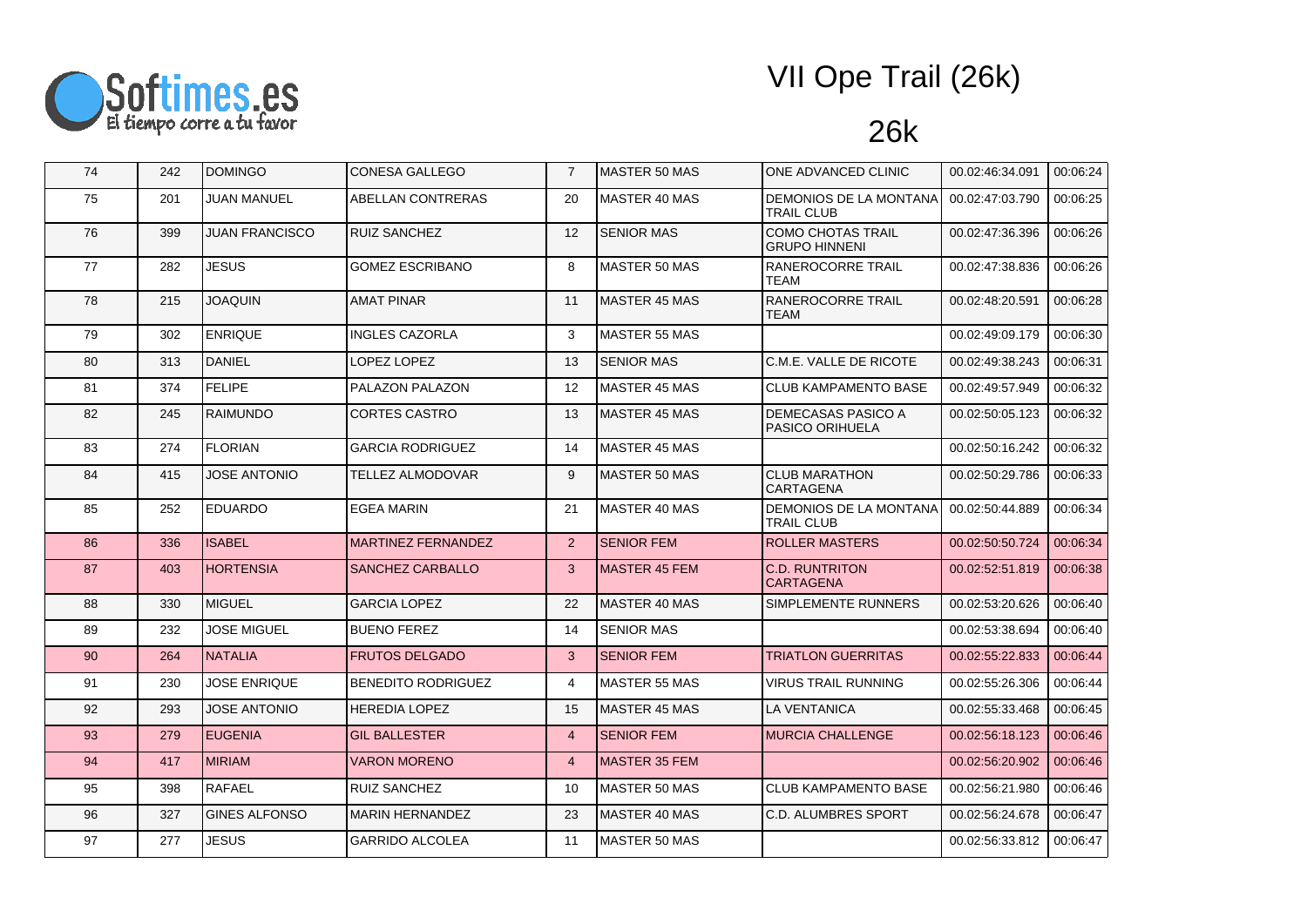

| 98  | 363 | <b>JOSE ANTONIO</b> | <b>MORCILLO GARCIA</b>   | 15                   | <b>SENIOR MAS</b>     | PORTAZGO TRAIL                                      | 00.02:56:47.589 | 00:06:47 |
|-----|-----|---------------------|--------------------------|----------------------|-----------------------|-----------------------------------------------------|-----------------|----------|
| 99  | 350 | <b>EDUARDO</b>      | <b>MEJIAS SALAS</b>      | 12                   | MASTER 50 MAS         | <b>RAJAOS RUNNERS</b>                               | 00.02:57:27.116 | 00:06:49 |
| 100 | 380 | JOSE                | PENALVER PINTADO         | 16                   | <b>SENIOR MAS</b>     |                                                     | 00.02:57:32.123 | 00:06:49 |
| 101 | 223 | <b>JUAN ANTONIO</b> | <b>BALLESTA PENALVER</b> | 17                   | <b>SENIOR MAS</b>     | <b>GLOBAL PARIS SPORT</b><br><b>TEAM</b>            | 00.02:58:09.874 | 00:06:51 |
| 102 | 347 | <b>CARLOS</b>       | <b>MARTINEZ TORRES</b>   | 24                   | MASTER 40 MAS         |                                                     | 00.02:59:19.438 | 00:06:53 |
| 103 | 346 | <b>PABLO</b>        | <b>MARTINEZ TORRES</b>   | 16                   | <b>IMASTER 35 MAS</b> |                                                     | 00.02:59:20.067 | 00:06:53 |
| 104 | 294 | <b>JOSE LUIS</b>    | <b>HERNANDEZ</b>         | 16                   | MASTER 45 MAS         | C.A. VILLA DE BLANCA                                | 00.02:59:45.124 | 00:06:54 |
| 105 | 280 | <b>PACO</b>         | <b>GIL CANO</b>          | 25                   | MASTER 40 MAS         | <b>FONDISTAS DE YECLA</b>                           | 00.03:00:02.593 | 00:06:55 |
| 106 | 262 | CAMILO              | <b>FLEITAS CAPOTE</b>    | 17                   | IMASTER 35 MAS        | CENTRO EXCURSIONISTA<br><b>ELDENSE</b>              | 00.03:00:20.722 | 00:06:56 |
| 107 | 225 | <b>JOSE</b>         | <b>BARBERA MARTINEZ</b>  | 17                   | <b>MASTER 45 MAS</b>  | <b>AJOS XATIVA</b>                                  | 00.03:01:21.889 | 00:06:58 |
| 108 | 307 | <b>FRANCISCO</b>    | LAVEDA MOLINA            | $\overline{4}$       | MASTER 60 MAS         | C.A. VILLA DE BLANCA                                | 00.03:01:57.627 | 00:06:59 |
| 109 | 373 | <b>VICTOR</b>       | SANMARTIN CARTAGENA      | 26                   | MASTER 40 MAS         | TRIMARIQUITA                                        | 00.03:02:32.610 | 00:07:01 |
| 110 | 424 | <b>ARMANDO</b>      | PEREZ CASCALES           | 27                   | MASTER 40 MAS         | <b>TRIMARIQUITA</b>                                 | 00.03:02:35.004 | 00:07:01 |
| 111 | 217 | <b>JOSE MANUEL</b>  | APARICIO GRACIA          | 18                   | MASTER 45 MAS         | <b>DEMECASAS PASICO A</b><br><b>PASICO ORIHUELA</b> | 00.03:02:38.967 | 00:07:01 |
| 112 | 354 | <b>CONCHI</b>       | <b>MINANO</b>            | 2                    | <b>MASTER 40 FEM</b>  | <b>COSTERA SUR TRAIL PAN</b><br><b>MORENO</b>       | 00.03:02:43.052 | 00:07:01 |
| 113 | 208 | <b>JOSE JOAQUIN</b> | <b>ALCARAZ FERRER</b>    | 19                   | MASTER 45 MAS         | SIMPLEMENTE RUNNERS                                 | 00.03:02:48.170 | 00:07:01 |
| 114 | 365 | <b>RUBEN</b>        | <b>MOROTE MOYA</b>       | 20                   | <b>MASTER 45 MAS</b>  | <b>GREM TRAIL CIEZA</b>                             | 00.03:02:51.065 | 00:07:01 |
| 115 | 244 | <b>JOAQUIN</b>      | CONTRERAS SANCHEZ        | 21                   | <b>MASTER 45 MAS</b>  | RANEROCORRE TRAIL<br>TEAM                           | 00.03:03:29.581 | 00:07:03 |
| 116 | 259 | <b>JOSE</b>         | <b>FERNANDEZ MARTOS</b>  | 5                    | MASTER 55 MAS         | <b>CLUB KAMPAMENTO BASE</b>                         | 00.03:03:38.993 | 00:07:03 |
| 117 | 301 | <b>ANTONIO</b>      | <b>IMBERNON MEDINA</b>   | 13                   | MASTER 50 MAS         | RANEROCORRE TRAIL<br><b>TEAM</b>                    | 00.03:04:08.874 | 00:07:04 |
| 118 | 349 | <b>NICOLA</b>       | <b>MCNALLY</b>           | $\overline{1}$       | <b>MASTER 50 FEM</b>  | <b>CLUB CHOTACABRAS</b>                             | 00.03:04:14.627 | 00:07:05 |
| 119 | 291 | PABLO               | HENAREJOS CARRILLO       | 18                   | MASTER 35 MAS         | T. & F. SPORT TEAM                                  | 00.03.04.37.147 | 00:07:06 |
| 120 | 348 | <b>JEREMY</b>       | MCNALLY                  | 6                    | MASTER 55 MAS         | <b>CLUB CHOTACABRAS</b>                             | 00.03:05:35.433 | 00:07:08 |
| 121 | 385 | <b>DOMINGO</b>      | PEREZ RUIZ               | $\blacktriangleleft$ | <b>MASTER 65 MAS</b>  | #RETOYOSIPUEDO                                      | 00.03:08:18.163 | 00:07:14 |
| 122 | 239 | <b>MARIA ISABEL</b> | <b>CHAN ZHOU</b>         | $5\overline{)}$      | <b>SENIOR FEM</b>     | <b>ESPUNA TRAIL</b>                                 | 00.03:08:22.855 | 00:07:14 |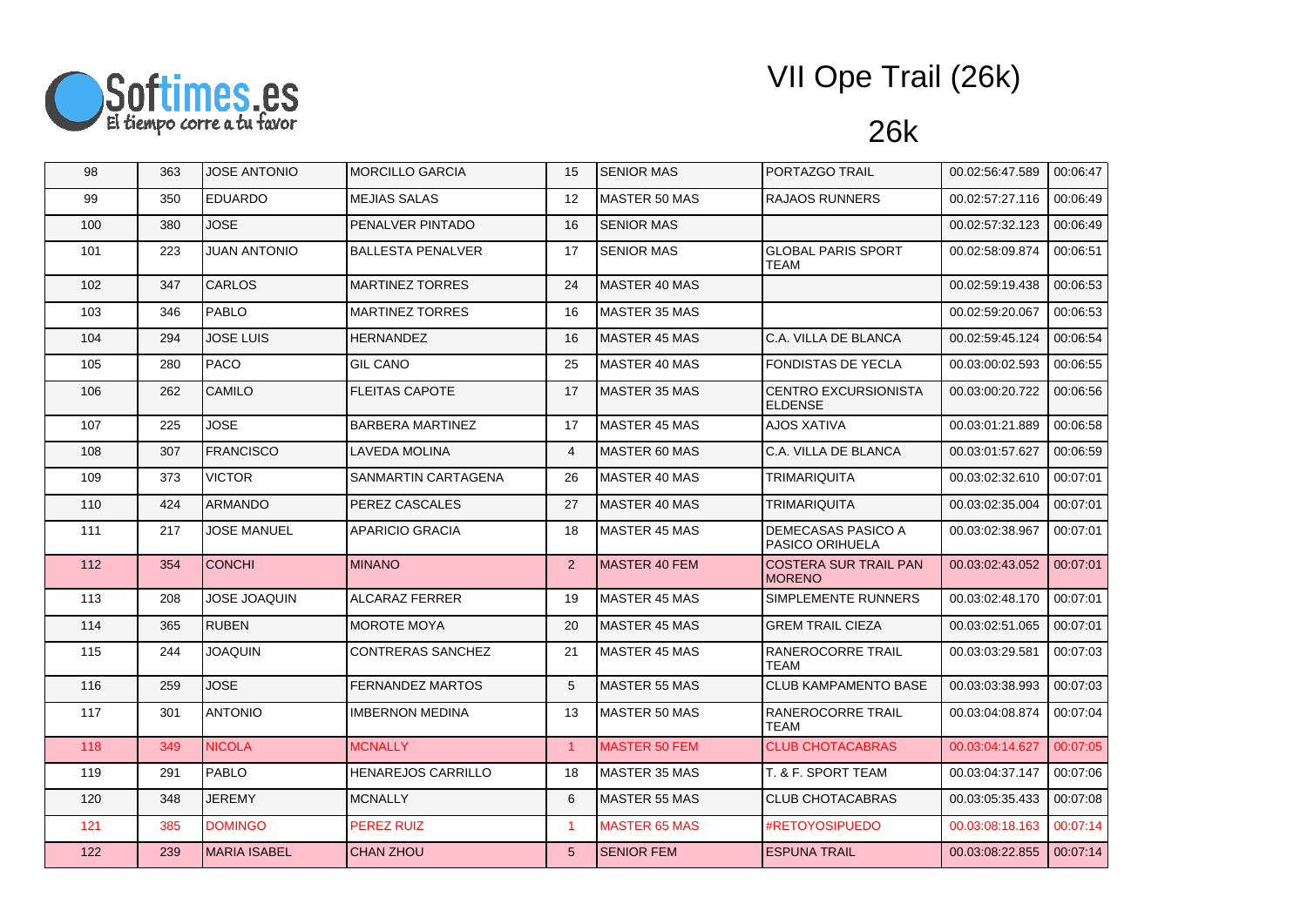

| 123 | 324 | <b>FRANCISCO MIGUEL</b> | <b>MADRID VIVANCOS</b>   | 19              | MASTER 35 MAS        |                                                    | 00.03:08:25.493 | 00:07:14 |
|-----|-----|-------------------------|--------------------------|-----------------|----------------------|----------------------------------------------------|-----------------|----------|
| 124 | 393 | <b>ANGEL</b>            | <b>ROMERO</b>            | $\overline{7}$  | <b>MASTER 55 MAS</b> | C.A. LAS TORRES DE<br><b>COTILLAS</b>              | 00.03:08:43.804 | 00:07:15 |
| 125 | 362 | <b>PEDRO</b>            | <b>MORALES CANO</b>      | 28              | MASTER 40 MAS        | MI META, 42K                                       | 00.03:09:55.645 | 00:07:18 |
| 126 | 351 | <b>PATRICIA</b>         | <b>MENARGUEZ LOPEZ</b>   | 3               | <b>MASTER 40 FEM</b> | <b>C.A. TRAGAMILLAS</b><br><b>ORIHUELA</b>         | 00.03:10:28.556 | 00:07:19 |
| 127 | 300 | <b>FRANCISCO JOSE</b>   | <b>ILLAN GARCIA</b>      | 29              | MASTER 40 MAS        | <b>RUTIKA</b>                                      | 00.03:10:29.540 | 00:07:19 |
| 128 | 407 | <b>JOSE ANTONIO</b>     | <b>SANCHEZ ROMAN</b>     | 22              | <b>MASTER 45 MAS</b> | C.D. MANZANICOS                                    | 00.03:10:35.683 | 00:07:19 |
| 129 | 268 | <b>JOSE</b>             | <b>GARCIA HARO</b>       | 5               | MASTER 60 MAS        | <b>RUTIKA</b>                                      | 00.03:10:45.108 | 00:07:20 |
| 130 | 243 | <b>LAURA</b>            | <b>CONTRERAS AYUSO</b>   | 6               | <b>SENIOR FEM</b>    |                                                    | 00.03:11:10.445 | 00:07:21 |
| 131 | 420 | JOSE                    | VILLAREJO                | 23              | MASTER 45 MAS        | C.D. MANZANICOS                                    | 00.03:11:25.489 | 00:07:21 |
| 132 | 401 | <b>EDUARDO</b>          | <b>SALMERON TURPIN</b>   | 20              | <b>MASTER 35 MAS</b> |                                                    | 00.03:11:47.444 | 00:07:22 |
| 133 | 413 | <b>FINI</b>             | <b>SORIANO MARCO</b>     | $\overline{4}$  | MASTER 40 FEM        | <b>FONDISTAS DE YECLA</b>                          | 00.03:11:57.416 | 00:07:22 |
| 134 | 241 | <b>MANUEL</b>           | <b>COLOMA GUARDIOLA</b>  | 18              | <b>SENIOR MAS</b>    | <b>COMO CHOTAS TRAIL</b><br><b>GRUPO HINNENI</b>   | 00.03:12:14.010 | 00:07:23 |
| 135 | 397 | RAFAEL                  | <b>RUIZ MARIN</b>        | 14              | MASTER 50 MAS        | TORTUG@S R@NIN                                     | 00.03:12:35.990 | 00:07:24 |
| 136 | 237 | <b>PEDRO ANGEL</b>      | CAYUELAS RABASCO         | 19              | <b>SENIOR MAS</b>    | <b>MUDOS TRAIL</b>                                 | 00.03:13:17.812 | 00:07:26 |
| 137 | 339 | <b>FEDERICO</b>         | <b>MARTINEZ MARIN</b>    | 21              | <b>MASTER 35 MAS</b> | <b>DEMONIOS DE LA MONTANA</b><br><b>TRAIL CLUB</b> | 00.03:13:28.438 | 00:07:26 |
| 138 | 310 | <b>JESUS IGNACIO</b>    | LOPEZ BALSALOBRE         | 30              | MASTER 40 MAS        | DEMONIOS DE LA MONTANA<br><b>TRAIL CLUB</b>        | 00.03:13:29.393 | 00:07:26 |
| 139 | 308 | <b>JOSE MANUEL</b>      | LAVELA GOMEZ             | 31              | MASTER 40 MAS        | <b>CC JAVALI VIEJO MTB</b>                         | 00.03:14:19.161 | 00:07:28 |
| 140 | 285 | <b>JOSE PEDRO</b>       | <b>GOMEZ SANCHEZ</b>     | 24              | MASTER 45 MAS        |                                                    | 00.03:14:25.447 | 00:07:28 |
| 141 | 396 | <b>JUAN FCO</b>         | <b>RUIZ GARCIA</b>       | 25              | <b>MASTER 45 MAS</b> | APAT LORCA CUMPLIENDO<br><b>SUENOS</b>             | 00.03:14:37.430 | 00:07:29 |
| 142 | 384 | <b>ALONSO</b>           | PEREZ RUBIO              | 20              | <b>SENIOR MAS</b>    | <b>WERTANIC@S RUNNING</b>                          | 00.03:15:40.066 | 00:07:31 |
| 143 | 329 | <b>VIRGINIA</b>         | <b>MARIN SANCHEZ</b>     | $5\overline{)}$ | <b>MASTER 35 FEM</b> | PORTAZGO TRAIL                                     | 00.03:16:52.268 | 00:07:34 |
| 144 | 381 | <b>PASCUAL</b>          | PEREZ CUADRADO           | 6               | MASTER 60 MAS        | <b>LA CARRASCA</b>                                 | 00.03:17:19.916 | 00:07:35 |
| 145 | 238 | <b>FELIPE</b>           | <b>CEGARRA CERVANTES</b> | 32              | MASTER 40 MAS        | GR-2012                                            | 00.03:18:05.353 | 00:07:37 |
| 146 | 231 | <b>BIBIANA</b>          | <b>BORREGUERO</b>        | $\overline{7}$  | <b>SENIOR FEM</b>    |                                                    | 00.03:19:04.055 | 00:07:39 |
| 147 | 389 | <b>MARCO ANTONIO</b>    | ROCA BOLARIN             | 33              | MASTER 40 MAS        | DEMONIOS DE LA MONTANA<br><b>TRAIL CLUB</b>        | 00.03:19:22.721 | 00:07:40 |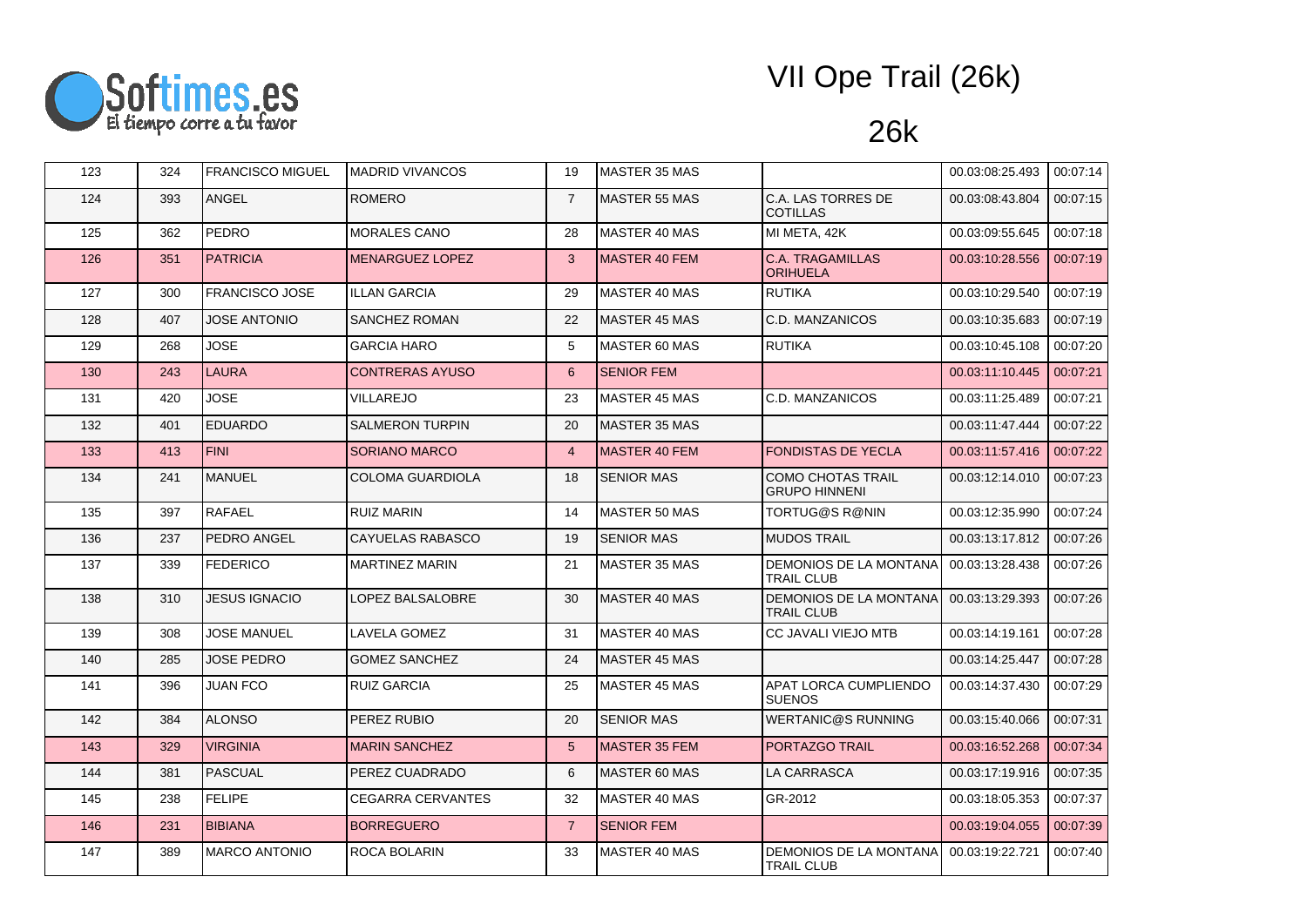

| 148 | 367 | <b>MARAVILLAS</b>    | <b>MUNOZ JIMENEZ</b>       | 5              | MASTER 40 FEM         | <b>CLUB KAMPAMENTO BASE</b>                      | 00.03:20:08.588 | 00:07:41 |
|-----|-----|----------------------|----------------------------|----------------|-----------------------|--------------------------------------------------|-----------------|----------|
| 149 | 269 | <b>ANTONIO</b>       | <b>GARCIA HELLIN</b>       | 15             | <b>MASTER 50 MAS</b>  | <b>RAJAOS RUNNERS</b>                            | 00.03:20:18.096 | 00:07:42 |
| 150 | 270 | <b>MARINA</b>        | <b>GARCIA MARTINEZ</b>     | 8              | <b>SENIOR FEM</b>     | <b>COMO CHOTAS TRAIL</b><br><b>GRUPO HINNENI</b> | 00.03:21:05.660 | 00:07:44 |
| 151 | 247 | <b>JOSE ANTONIO</b>  | DE LAS HERAS PAGAN         | 34             | MASTER 40 MAS         | C.D. MANZANICOS                                  | 00.03:24:04.289 | 00:07:50 |
| 152 | 204 | <b>RAFAEL</b>        | <b>AGUILAR HERNANDEZ</b>   | 26             | <b>MASTER 45 MAS</b>  | C.A. LA MANGA DE SAN<br><b>JAVIER</b>            | 00.03:24:12.885 | 00:07:51 |
| 153 | 426 | <b>JOSE ANTONIO</b>  | SAEZ BARBERA               | 16             | <b>MASTER 50 MAS</b>  | DEMECASAS PASICO A<br><b>PASICO ORIHUELA</b>     | 00.03:24:18.766 | 00:07:51 |
| 154 | 289 | <b>FERMIN</b>        | <b>GUILLEN LOPEZ</b>       | 22             | MASTER 35 MAS         |                                                  | 00.03:25:15.433 | 00:07:53 |
| 155 | 246 | <b>MIGUEL</b>        | CUENCA BERNABEU            | 27             | IMASTER 45 MAS        | <b>DEMECASAS PASICO A</b><br>PASICO ORIHUELA     | 00.03:25:24.108 | 00:07:54 |
| 156 | 394 | <b>SONIA</b>         | <b>ROS NOGUERA</b>         | 6              | <b>MASTER 35 FEM</b>  | <b>CLUB KAMPAMENTO BASE</b>                      | 00.03:26:54.798 | 00:07:57 |
| 157 | 229 | <b>ANTONIO</b>       | <b>BELDA TORAL</b>         | 28             | <b>MASTER 45 MAS</b>  |                                                  | 00.03:26:58.619 | 00:07:57 |
| 158 | 276 | <b>FRANCISCO</b>     | <b>GARCIA ZAFRA</b>        | 29             | <b>IMASTER 45 MAS</b> | C.A. LA MANGA DE SAN<br><b>JAVIER</b>            | 00.03:28:00.636 | 00:08:00 |
| 159 | 309 | <b>MAXIMO</b>        | LOPEZ FERNANDEZ            | 2              | MASTER 65 MAS         |                                                  | 00.03:30:19.458 | 00:08:05 |
| 160 | 297 | PEDRO JOSE           | <b>HERNANDEZ INVERNON</b>  | 35             | MASTER 40 MAS         | <b>RAJAOS RUNNERS</b>                            | 00.03:32:30.168 | 00:08:10 |
| 161 | 216 | <b>JOSE CLEMENTE</b> | <b>ANIORTE NAVARRO</b>     | 17             | MASTER 50 MAS         | <b>RUTIKA</b>                                    | 00.03:34:20.453 | 00:08:14 |
| 162 | 304 | <b>JUAN DE DIOS</b>  | <b>JIMENEZ MARTIN</b>      | 3              | <b>MASTER 65 MAS</b>  | <b>CLUB MARATHON</b><br>CARTAGENA                | 00.03:35:04.957 | 00:08:16 |
| 163 | 379 | <b>PEDRO</b>         | PENALVER GONZALEZ          | 30             | <b>MASTER 45 MAS</b>  | <b>GRUPO ALCARAZ</b>                             | 00.03:36:20.304 | 00:08:19 |
| 164 | 376 | <b>MARA</b>          | <b>PELAEZ PLEGUEZUELOS</b> | $\overline{7}$ | MASTER 35 FEM         | <b>EMSASANRUN</b>                                | 00.03:37:26.154 | 00:08:21 |
| 165 | 250 | <b>ANTONIO</b>       | DOMINGO CONTRERAS          | $\overline{7}$ | MASTER 60 MAS         |                                                  | 00.03:38:59.595 | 00:08:25 |
| 166 | 343 | <b>ALBERTO</b>       | <b>MARTINEZ RUIZ</b>       | 31             | MASTER 45 MAS         |                                                  | 00.03:39:00.605 | 00:08:25 |
| 167 | 306 | <b>FERNANDO</b>      | LARROSA PEREZ DE LA BLANC  | 36             | <b>IMASTER 40 MAS</b> |                                                  | 00.03:39:43.490 | 00:08:27 |
| 168 | 325 | <b>MELANIA</b>       | <b>MANZANARES CAMACHO</b>  | 9              | <b>SENIOR FEM</b>     | A.D. LLANO DE BRUJAS                             | 00.03:43:05.347 | 00:08:34 |
| 169 | 314 | <b>MARIA TERESA</b>  | <b>LOPEZ MARCOS</b>        | 2              | <b>MASTER 50 FEM</b>  | <b>RUTIKA</b>                                    | 00.03:47:03.141 | 00:08:43 |
| 170 | 352 | <b>JORGE</b>         | <b>MENDOZA RAYA</b>        | 23             | MASTER 35 MAS         | C.A. MANDARACHE<br><b>CARTAGENA</b>              | 00.03:48:48.359 | 00:08:48 |
| 171 | 249 | <b>JOSE MARIA</b>    | DEL POZO SANZ              | 18             | <b>MASTER 50 MAS</b>  | <b>CLUB KAMPAMENTO BASE</b>                      | 00.03:53:01.567 | 00:08:57 |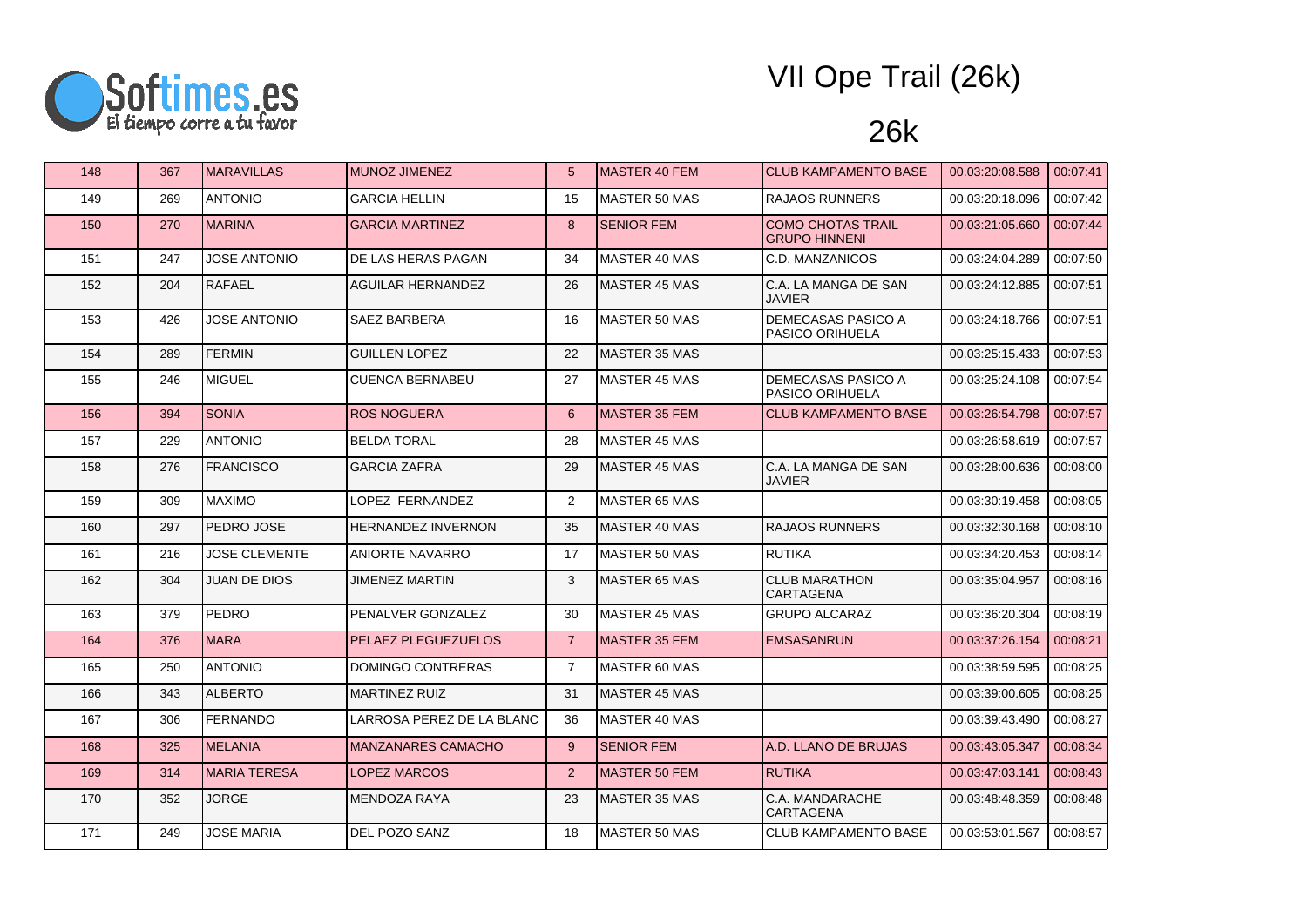

| 172        | 318 | <b>ANA</b>             | LOPEZ RODRIGUEZ         | 6              | <b>MASTER 40 FEM</b> | PENA DEPORTIVA SAN<br><b>NIUDAOL</b>   | 00.03.53.33.081 | 00:08:58 |
|------------|-----|------------------------|-------------------------|----------------|----------------------|----------------------------------------|-----------------|----------|
| 173        | 283 | JOSE JOAQUIN           | GOMEZ MARTINEZ          | 37             | MASTER 40 MAS        | DEMECASAS PASICO A<br>PASICO ORIHUELA  | 00.03:53:34.241 | 00:08:59 |
| 174        | 422 | SALVADOR               | ZAPATA LOPEZ            | 24             | MASTER 35 MAS        | A.D. LLANO DE BRUJAS                   | 00.03:54:09.245 | 00:09:00 |
| 175        | 213 | <b>DELIA ISABEL</b>    | <b>ALMAGRO MARTINEZ</b> | 10             | <b>SENIOR FEM</b>    | A.D. LLANO DE BRUJAS                   | 00.03.54.10.345 | 00:09:00 |
| 176        | 298 | <b>DAVID</b>           | HERNANDEZ MARTINEZ      | 25             | <b>MASTER 35 MAS</b> | <b>MUDOS TRAIL</b>                     | 00.03:54:32.024 | 00:09:01 |
| 177        | 273 | <b>ROMAN</b>           | GARCIA ROCA             | 21             | <b>SENIOR MAS</b>    | <b>MUDOS TRAIL</b>                     | 00.03:54:33.953 | 00:09:01 |
| 178        | 224 | <b>JUAN JOSE</b>       | <b>BANOS SEGURA</b>     | 32             | <b>MASTER 45 MAS</b> | <b>ROLLER MASTERS</b>                  | 00.03.56.03.146 | 00:09:04 |
| 179        | 260 | <b>HERMI</b>           | <b>FERRER</b>           | 3              | <b>MASTER 50 FEM</b> | <b>BIGASTRO TEAM RUNNING</b>           | 00.03.56.13.370 | 00:09:05 |
| 180        | 387 | <b>JOSE MIGUEL</b>     | PINILLA ALEMAN          | 8              | <b>MASTER 55 MAS</b> | <b>BIGASTRO TEAM RUNNING</b>           | 00.03:56:14.722 | 00:09:05 |
| 181        | 258 | <b>FRANCISCO JOSE</b>  | FERNANDEZ GIMENEZ       | 26             | MASTER 35 MAS        | LA VARA TRAIL                          | 00.03:57:02.637 | 00:09:07 |
| 182        | 219 | MIGUEL ANGEL           | <b>ARACIL SAEZ</b>      | 33             | MASTER 45 MAS        | <b>LOS TRACTORES</b>                   | 00.04:02:52.861 | 00:09:20 |
| 183        | 358 | RAFAEL                 | <b>MOLINA CESPEDES</b>  | 22             | <b>SENIOR MAS</b>    | T. & F. SPORT TEAM                     | 00.04:03:23.450 | 00:09:21 |
| 184        | 404 | <b>JUAN DE LA CRUZ</b> | SANCHEZ GIMENEZ         | 23             | <b>SENIOR MAS</b>    |                                        | 00.04:06:21.317 | 00:09:28 |
| 185        | 392 | <b>RAQUEL</b>          | RODRIGUEZ SANCHEZ       | $\overline{4}$ | <b>MASTER 45 FEM</b> | <b>AVESCO</b>                          | 00.04.06.40.406 | 00:09:29 |
| 186        | 378 | <b>JOSE MANUEL</b>     | PENA SANCHEZ            | 27             | MASTER 35 MAS        |                                        | 00.04:23:43.934 | 00:10:08 |
| 187        | 335 | <b>FELIX</b>           | <b>MARTINEZ BUENO</b>   | 24             | <b>SENIOR MAS</b>    | T. & F. SPORT TEAM                     | 00.04:32:15.750 | 00:10:28 |
| 188        | 369 | <b>MARIA JOSE</b>      | NICOLAS SANCHEZ         | $\overline{4}$ | MASTER 50 FEM        | <b>ACHOQUEBUENO</b>                    | 00.04.38:17.511 | 00:10:42 |
| 189        | 255 | <b>ANA BELEN</b>       | <b>ESCUDERO SANCHEZ</b> | 11             | <b>SENIOR FEM</b>    | <b>MUDOS TRAIL</b>                     | 00.05:02:49.672 | 00:11:38 |
| 190        | 267 | <b>GREGORIO</b>        | <b>GARCIA ESCUDERO</b>  | $\overline{1}$ | SUB-23 MAS           | <b>MUDOS TRAIL</b>                     | 00.05:02:52.700 | 00:11:38 |
| 191        | 296 | <b>CARINA</b>          | <b>HERNANDEZ GARCIA</b> | $\overline{7}$ | <b>MASTER 40 FEM</b> | <b>LOS TRACTORES</b>                   | 00.05:03:07.010 | 00:11:39 |
| 192        | 261 | <b>JOSE VICENTE</b>    | FIGUEROA SAEZ           | 38             | <b>MASTER 40 MAS</b> | <b>LOS TRACTORES</b>                   | 00.05:03:09.682 | 00:11:39 |
| 193        | 218 | <b>JORGE</b>           | ARACIL SAEZ             | 19             | MASTER 50 MAS        | LOS TRACTORES                          | 00.05:03:14.525 | 00:11:39 |
| <b>DNF</b> | 331 | <b>ANA</b>             | <b>MARTIN FERNANDEZ</b> |                | MASTER 45 FEM        | <b>LOS TRACTORES</b>                   |                 |          |
| <b>DNF</b> | 359 | <b>PEDRO</b>           | <b>MOLINA FERNANDEZ</b> |                | <b>MASTER 40 MAS</b> | <b>LOS TRACTORES</b>                   |                 |          |
| <b>DNF</b> | 303 | <b>ENRIQUE</b>         | <b>INIESTA PUJANTE</b>  |                | <b>SENIOR MAS</b>    | LA VERDE TRAIL RUNNERS                 |                 |          |
| <b>DNF</b> | 248 | <b>ALFONSO</b>         | DE MOYA SANCHEZ         |                | MASTER 35 MAS        | <b>MOBEL AUTOMENOR</b><br>RUNNING TEAM |                 |          |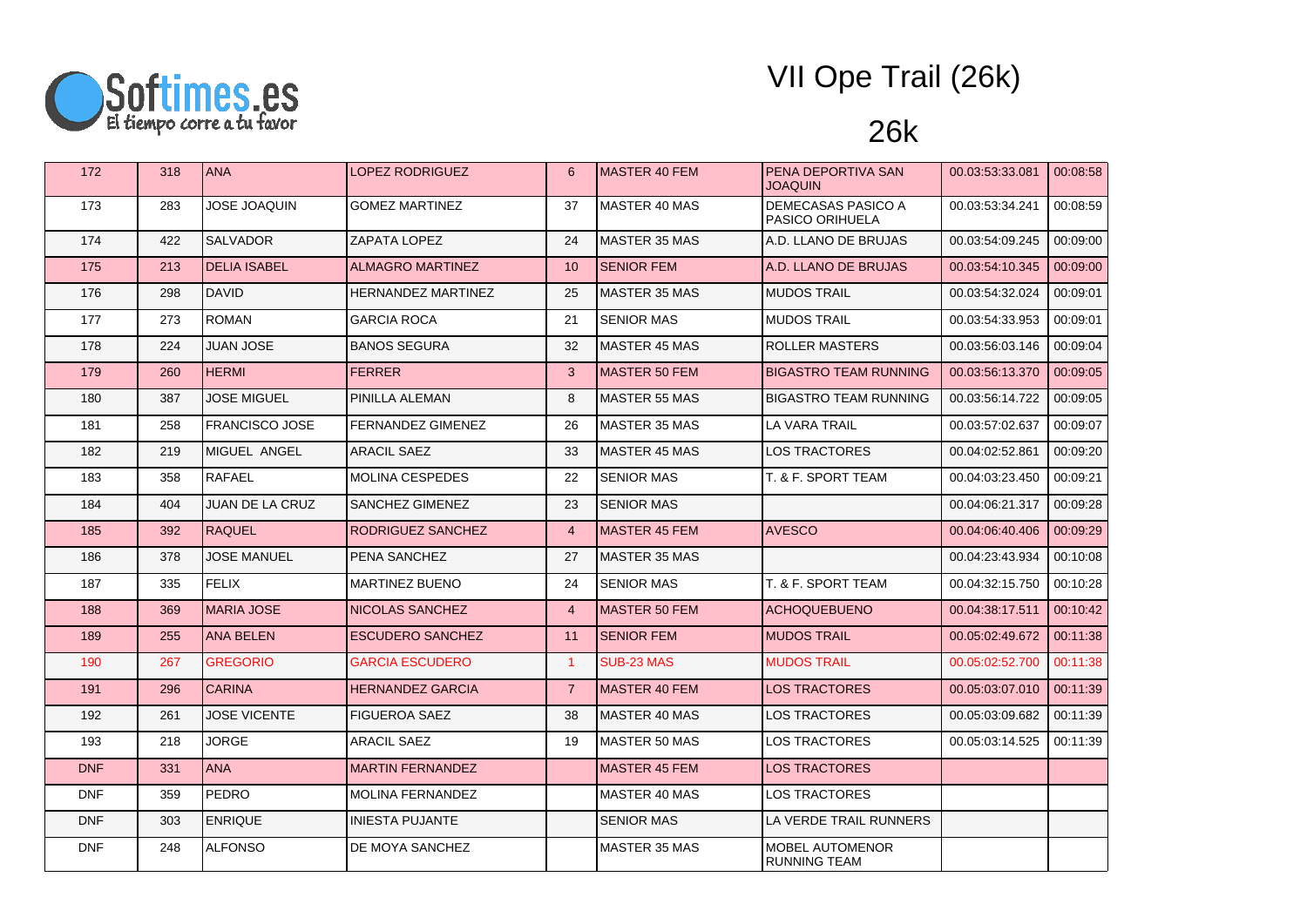

| <b>DNF</b> | 272 | <b>IVAN</b>                        | <b>GARCIA NAVARRO</b>     | MASTER 35 MAS        | <b>MUDOS TRAIL</b>                               |  |
|------------|-----|------------------------------------|---------------------------|----------------------|--------------------------------------------------|--|
| <b>DNF</b> | 207 | <b>RICARDO</b>                     | ALBACETE BALLESTA         | <b>SENIOR MAS</b>    | <b>RAJAOS RUNNERS</b>                            |  |
| <b>DNF</b> | 295 | <b>ENMANUEL</b>                    | <b>HERNANDEZ EXPOSITO</b> | <b>SENIOR MAS</b>    | SAN JAVIER TEAM                                  |  |
| <b>DNF</b> | 423 | <b>FERNANDO JAVIER</b>             | <b>ZAPLANA GARCIA</b>     | MASTER 40 MAS        | SPOR-TI                                          |  |
| <b>DNF</b> | 286 | CESAR                              | <b>GONZALEZ HORTELANO</b> | MASTER 40 MAS        | 30740 CLUB DEPORTIVO                             |  |
| <b>DNF</b> | 390 | <b>JOSE RAMON</b>                  | <b>RODES MARTINEZ</b>     | <b>SENIOR MAS</b>    | C.A. ORIOL                                       |  |
| <b>DNF</b> | 299 | <b>ISIDRO</b>                      | HORCAS RODRIGUEZ          | MASTER 50 MAS        | C.D.A.<br>PETROLA/PARTISANOS<br><b>TRAIL</b>     |  |
| <b>DNF</b> | 226 | <b>CELSO</b>                       | BARRUTIA NAVARRETE        | <b>MASTER 45 MAS</b> |                                                  |  |
| <b>DNF</b> | 319 | <b>GUILLERMO</b>                   | LOPEZ SANTA CRUZ          | MASTER 40 MAS        |                                                  |  |
| <b>DNF</b> | 409 | <b>MOISES</b>                      | SANCHIZ PEREZ             | <b>MASTER 40 MAS</b> |                                                  |  |
| <b>DNF</b> | 388 | <b>JORGE</b>                       | REVERTER SANCHEZ          | <b>MASTER 35 MAS</b> |                                                  |  |
| <b>DNF</b> | 338 | <b>ADRIAN</b>                      | MARTINEZ JIMENEZ          | <b>SENIOR MAS</b>    |                                                  |  |
| <b>DNF</b> | 410 | <b>PABLO</b>                       | SAURA GALINDO             | <b>SENIOR MAS</b>    |                                                  |  |
| <b>DNF</b> | 353 | <b>ANGEL</b>                       | <b>MENDUINA GUTIERREZ</b> | <b>SENIOR MAS</b>    |                                                  |  |
| <b>DNF</b> | 236 | <b>JOSE FEDERICO</b>               | <b>CASCALES FERRANDIZ</b> | <b>MASTER 45 MAS</b> | <b>FONDISTAS DE YECLA</b>                        |  |
| <b>DNF</b> | 395 | <b>FRANCISCO</b>                   | <b>RUBIO OLIVARES</b>     | MASTER 45 MAS        | <b>FONDISTAS DE YECLA</b>                        |  |
| <b>DNF</b> | 253 | MIGUEL ANGEL                       | <b>ESCOBAR FRANCO</b>     | <b>SENIOR MAS</b>    | <b>GLOBAL PARIS SPORT</b><br><b>TEAM</b>         |  |
| <b>DNF</b> | 368 | FRANCISCO ALFONSO NICOLAS MARTINEZ |                           | <b>MASTER 35 MAS</b> | LA GRAFICA MURCIA TRAIL                          |  |
| DNF        | 323 | <b>TONI</b>                        | <b>MADRID LIARTE</b>      | <b>MASTER 40 FEM</b> | <b>CLUB KAMPAMENTO BASE</b>                      |  |
| <b>DNF</b> | 214 | MIGUEL ANGEL                       | <b>ALVARO OLIVAN</b>      | <b>MASTER 50 MAS</b> | <b>CINCO COLINAS SPORT</b><br><b>CLUB</b>        |  |
| <b>DNF</b> | 371 | <b>RICARDO</b>                     | <b>NOVAL</b>              | MASTER 40 MAS        | CINCO COLINAS SPORT<br><b>CLUB</b>               |  |
| <b>DNF</b> | 212 | <b>FEDERICO</b>                    | <b>ALIAGA LAENCINA</b>    | <b>MASTER 35 MAS</b> | <b>EMSASANRUN</b>                                |  |
| <b>DNF</b> | 405 | <b>JUAN FRANCISCO</b>              | <b>SANCHEZ LAZARO</b>     | <b>MASTER 40 MAS</b> | <b>COMO CHOTAS TRAIL</b><br><b>GRUPO HINNENI</b> |  |
| <b>DNF</b> | 211 | <b>JAVIER</b>                      | <b>ALFONSO SALAR</b>      | <b>MASTER 40 MAS</b> | COMO CHOTAS TRAIL<br><b>GRUPO HINNENI</b>        |  |